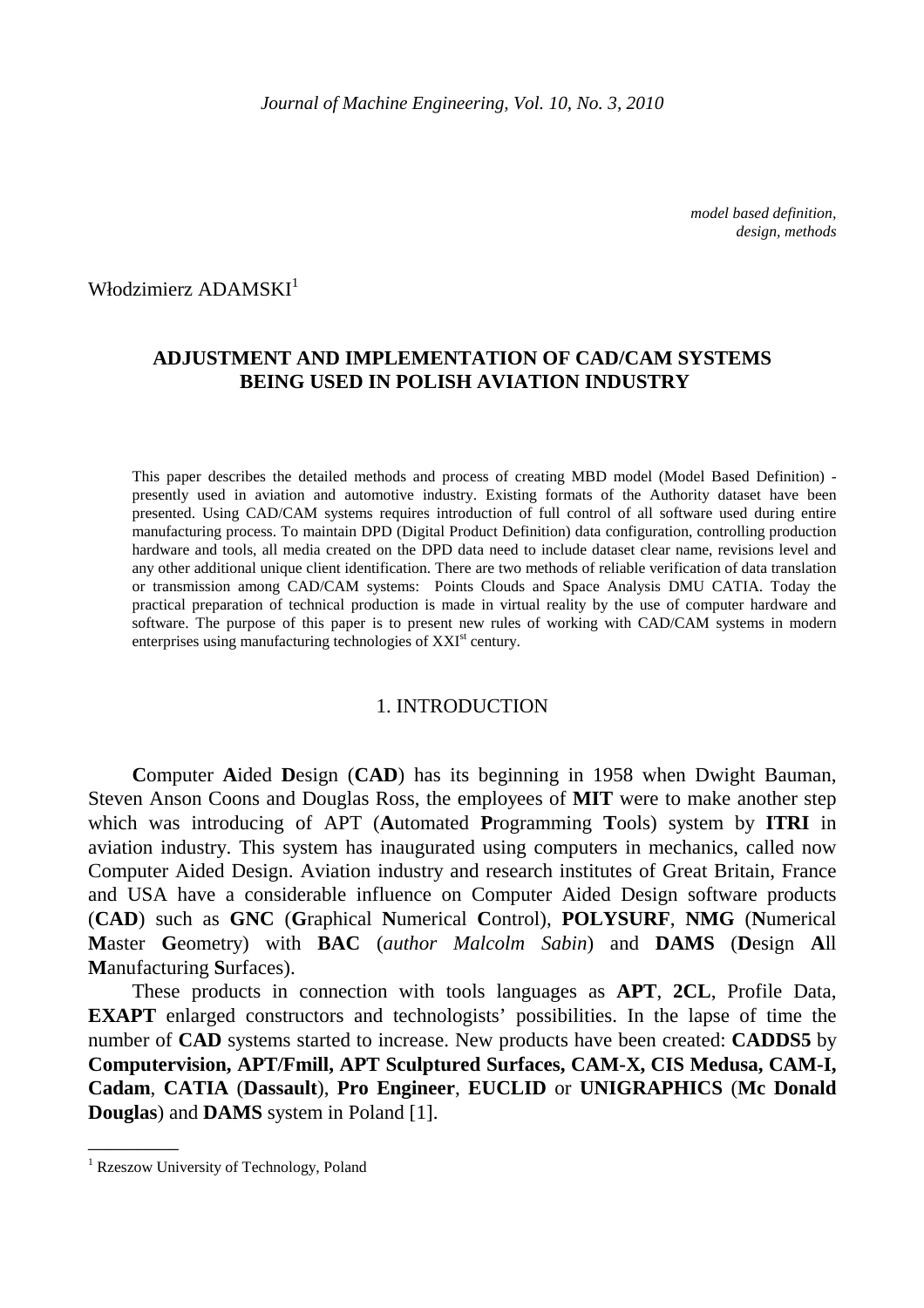## 2. STANDARD FOR THE EXCHANGE OF PRODUCT MODEL DATA

Aviation industry has developed wide co-operation among different divisions more than other branches of industry. The variety of created **CAD/CAM** systems has forced at once the problem of their integration and data exchange between these systems.

Nowadays, one of the most important problems which constructors all over world encounter during applying electronic construction description is graphical information exchange among co-operating divisions and also integration among different computer systems.



Fig. 1. Standard packets for data exchange in CAD/CAM systems [5]

Problem of data standarization connected with exchanging constructional documentation among partners using different **CAD/CAM** systems becomes more and more important issue. Systems may be integrated in different ways. That is why better solution is to use standard size of data transfer, which makes collaboration among different systems possible. The most known standard packets of data transfer are:

- **STEP** and **IGES** (**I***nitial* **G***raphics* **E***xchange* **S***pecification*) - *Great Britain* [8]

- **SET** (**S***pecifications du* **S***tandard* D*'***E***xchange et de* **T***ransfert*) *France*
- **VDA-FS**  *Germany*
- **DXF** **AutoCad** Autodesk

**- IGES** packet transfers data between 2 different systems by creating a neutral collection.

For 4 systems one needs 8 translators. Adding the 5 th system requires only 2 translators, i.e. *"preprocesor"* to read and "*postprocesor" to* write (Fig. 1.). Nowadays **IGES** packet is proposed in most **CAD** systems. Its restrictions are well known, for example version number 4 does not take so called solid model (which one can now find almost in every **CAD** system) into consideration. Problems, which **IGES** standard made after international consultation, were the reason of creating and development of **PDES** Standard (**P**roduct **D**ata **E**xchange **S**pecification), which is equiponderant to **STEP** Standard (**S**tandard for **t**he **E**xchange of **P**roduct Model Data).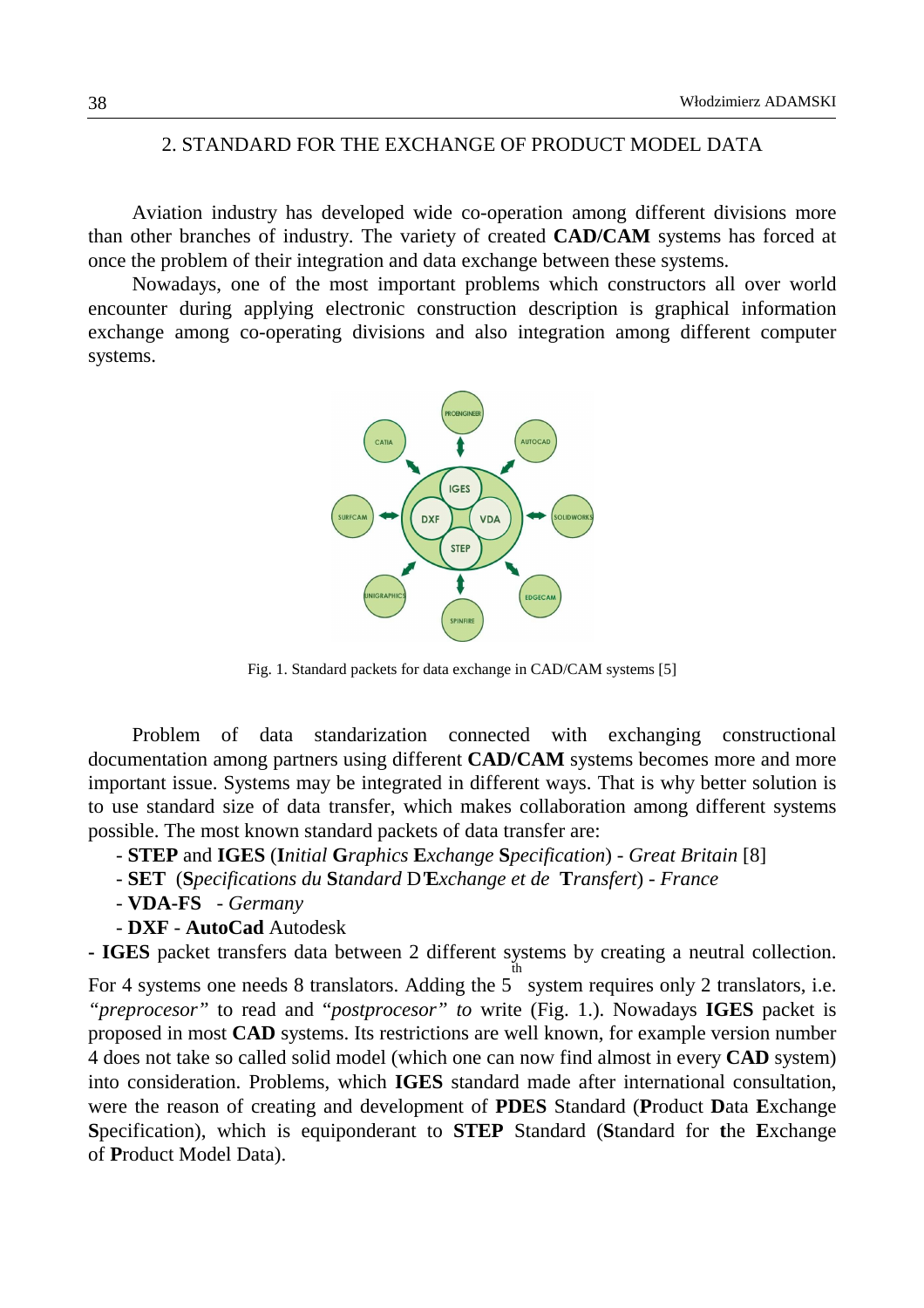#### 3. CAD/CAM SOFTWARE AND PART NUMERICAL DATABASES

Model-based definition involves moving away from paper drawings and other external means of product definition and making the CAD model the sole source for defining the product and mold geometries.

This is the engineering definition provided in a **3D** representation of the product, viewable on a Computer Aided Design (**CAD**) system. In addition to the Authority dataset (**CAD** model), the entire product definition may typically include additional media such as parts lists, part coordination documents, material specifications, etc.



Fig. 2. Example of a Digital Product Definition DPD. The 3D Model and the engineering requirements displayed as text within the 3D viewing area of the model

**The Authority dataset** will exist in one of **four possible formats** [5]:

**1. The Authority dataset** may include both the **CAD** model and fully dimensioned **2D** drawing sheets.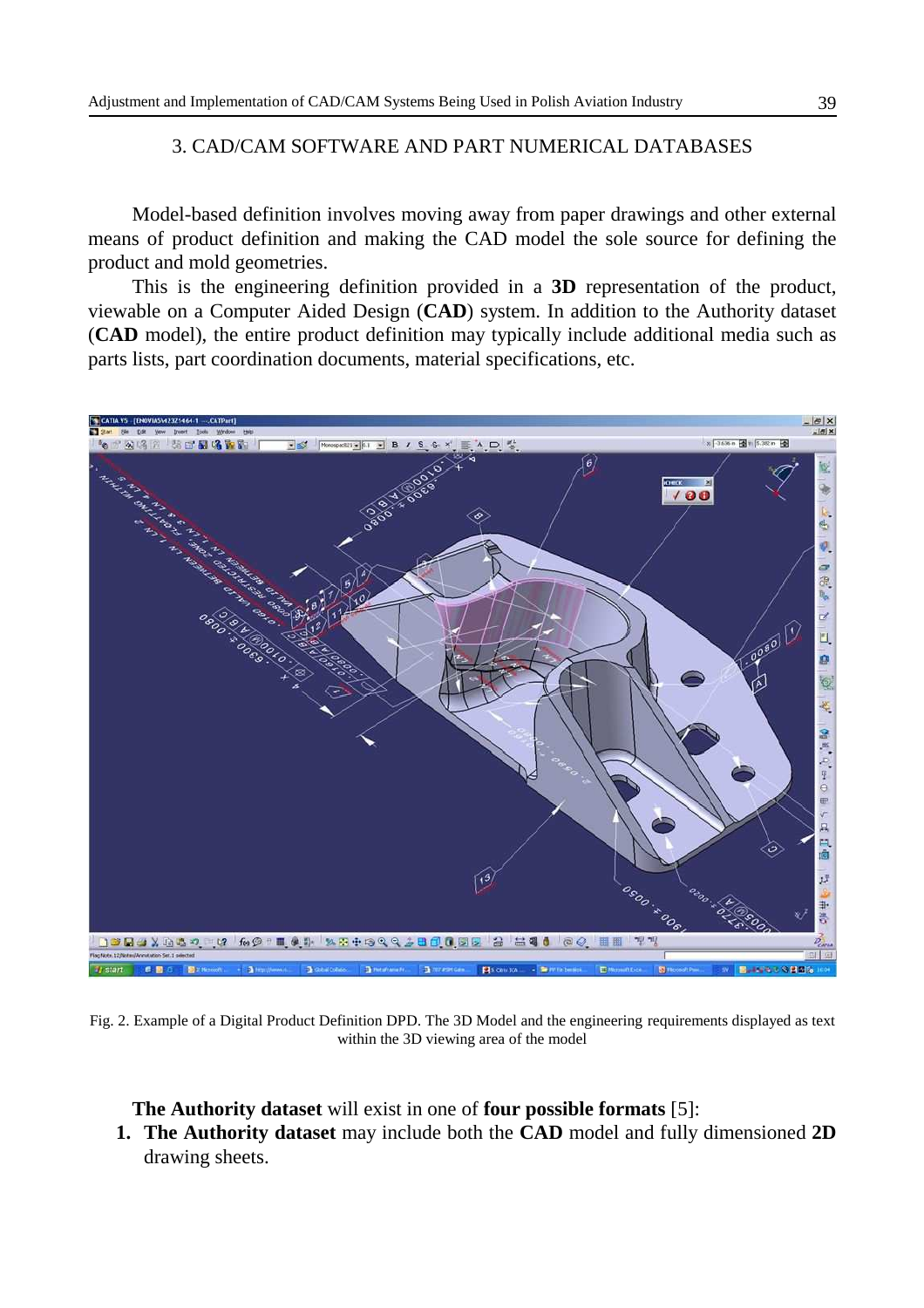- **2.** It may include the **CAD** model and **2D** drawing sheets having engineering requirements but not all linear dimensions.
- **3.** Or **the Authority dataset** may only include the **3D** model, with no **2D** sheet and the engineering requirements displayed as text within the **3D** viewing area of the model.
- **4.** Or **the Authority dataset** may only include the **3D** Model and the engineering requirements displayed as text within the **3D** viewing area of the model, as well as the remaining engineering requirements (in **2D** form - notes list, part lists, etc.).

All four formats are considered **Digital Product Definition (DPD).** The second case is a reduced content format, and is sometimes labeled as **Reduced Dimension Drawing (RDD)** or **Simplified Drawing (SD).**

The third and fourth cases are termed **Model Based Definition (MBD).** Procedures introduced [7] by big companies (Boeing) are to help co-operants to improve electronic information flow during entire manufacturing process of a part (i.e. designing, realization



Fig. 3. Example of a Digital Product Definition DPD. The **CAD** model and fully dimensioned **2D** drawing sheets

of engineering changes, creating technological processes, simulations, tools manufacturing, machining parts on CNC machines, inspection with **CMM** (Coordinate Measurement Machine) measurements). In the past **2D** drawing sheets with geometric dimensions and tolerances were used to define a part. Next **3D** models with **2D** drawings, projections, geometrical dimensions, tolerances were used. This method is also in use today (Fig. 3). But the future will be model based definition **MBD** with one main file containing **3D** geometry data with dimension and tolerances **GD&T** (**G**eometry **D**imensions &**T**olerance) and **FT&A** (Fig. 2). So, model based definition includes one system file, model **3D** geometry, **GD&T** data with notes and comments such as base coordinate system, dimensions, tolerances, flag notes and technical comments concerning material, surface smoothness, weight and general notes.

Model Based Definition (MBD) is a process that allows the design team to input all their information into the 3D model, thus eliminating the need to create a drawing. In CATIA, this is done with the assistance of the Functional Tolerancing  $\&$  Annotation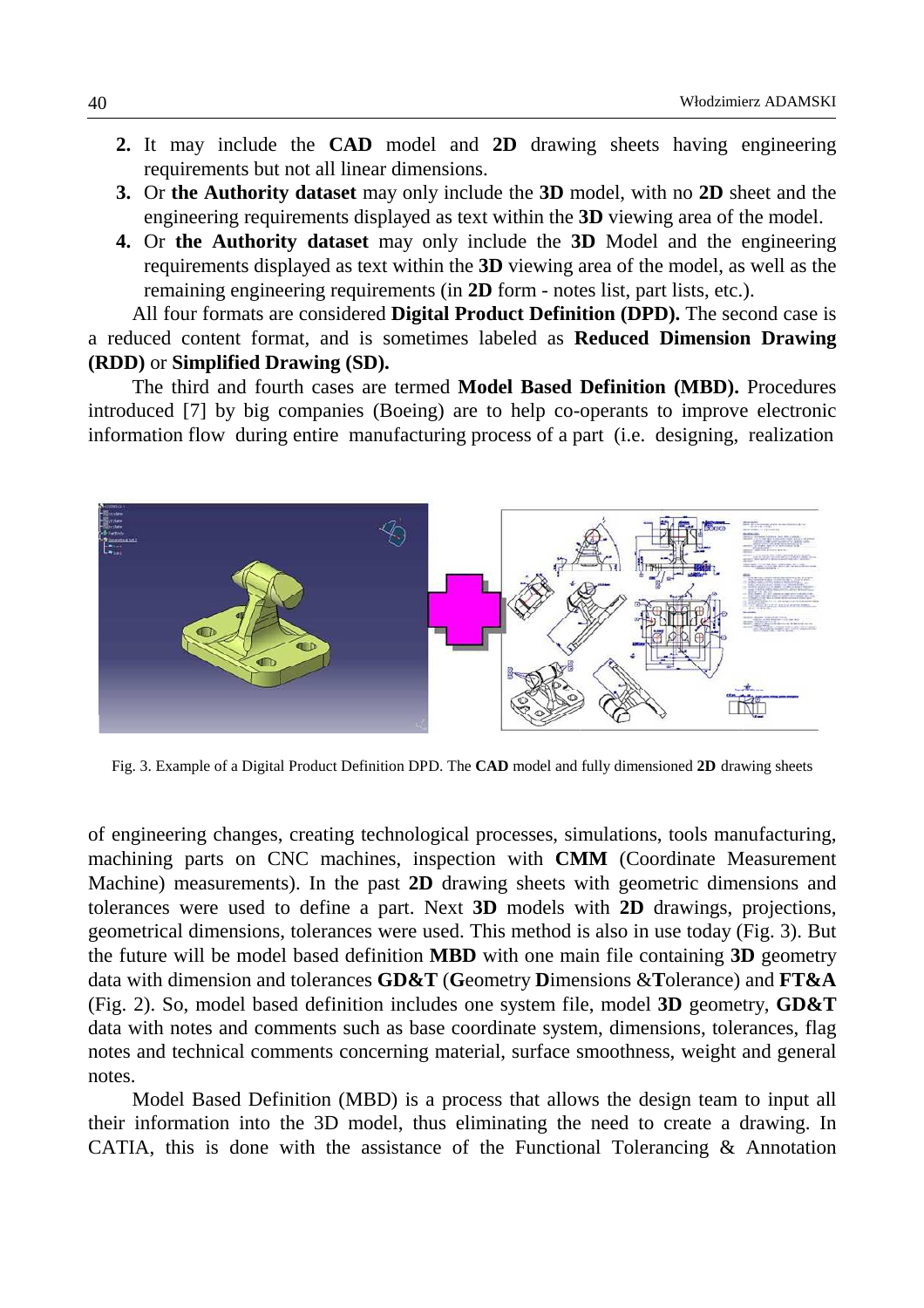(FT&A) workbench. The FT&A workbench allows designers to add the information required to manufacture and inspect a part (e.g. dimensions, tolerances, surface finishes and flag notes) directly to the 3D model. The largest impact of implementing MBD is that the manufacturing and inspection teams now have to live without drawings. Therefore, a proper MBD implementation involves finding solutions for all departments that touch the 2D and 3D data. Model Based Definition data creation phase is essential for any company that will be creating design data without the use of 2D drawings. This creates the following benefits:

- Reduced time to design and manufacture parts.
- Reduced amount of data created, stored, and tracked for a given part.
- Increased accuracy through the use of a single object for all design, manufacturing, and inspection information.
- Increased data re-use throughout all departments.
- Designers no longer need to perform tedious drawing creation.
- Reduced printed documentation which has a limited effectivity.

The largest impact of implementing **MBD** is that the manufacturing and inspection teams now have to live without drawings. Therefore, a proper MBD implementation involves finding solutions for all departments that touch the 2D and 3D data. These solutions must support the fundamentals of the current methodologies, while strategically aligning them with the use of a 3D model as the source of all their critical information.

## 4. MODEL BASED DEFINITION DATA CREATION

In this phase, the design environment will be modified for use with MBD methodologies, the design team will be instructed on how to efficiently and accurately add manufacturing and inspection information to the 3D model and company specific best practices will be established and documented. This phase is essential for any company that will be creating design data without the use of 2D drawings. Tasks include:

- **1.** Model Based Definition **MBD** Assessment
	- *Identify CATIA V5 Administrators and Super-Users.*
	- *Review MBD goals and objectives.*
	- *Review MBD functions and pre-defined templates and processes.*
- **2.** CATIA V5 Administration
	- *Review current CATIA V5 environment.*
	- *Configure CATIA V5 environment.*
	- *Review current Drafting Standards and configure for FT&A.*
	- *Review CATSettings and configure for FT&A.*
	- • *Deploy CATIA V5 environments and CATSettings.*
- **3.** Model Based Definition CATIA V5 Implementation
	- *Develop CATIA V5 strategy for MBD, FT&A.*
	- *Implement start templates.*
	- *Implement methodologies.*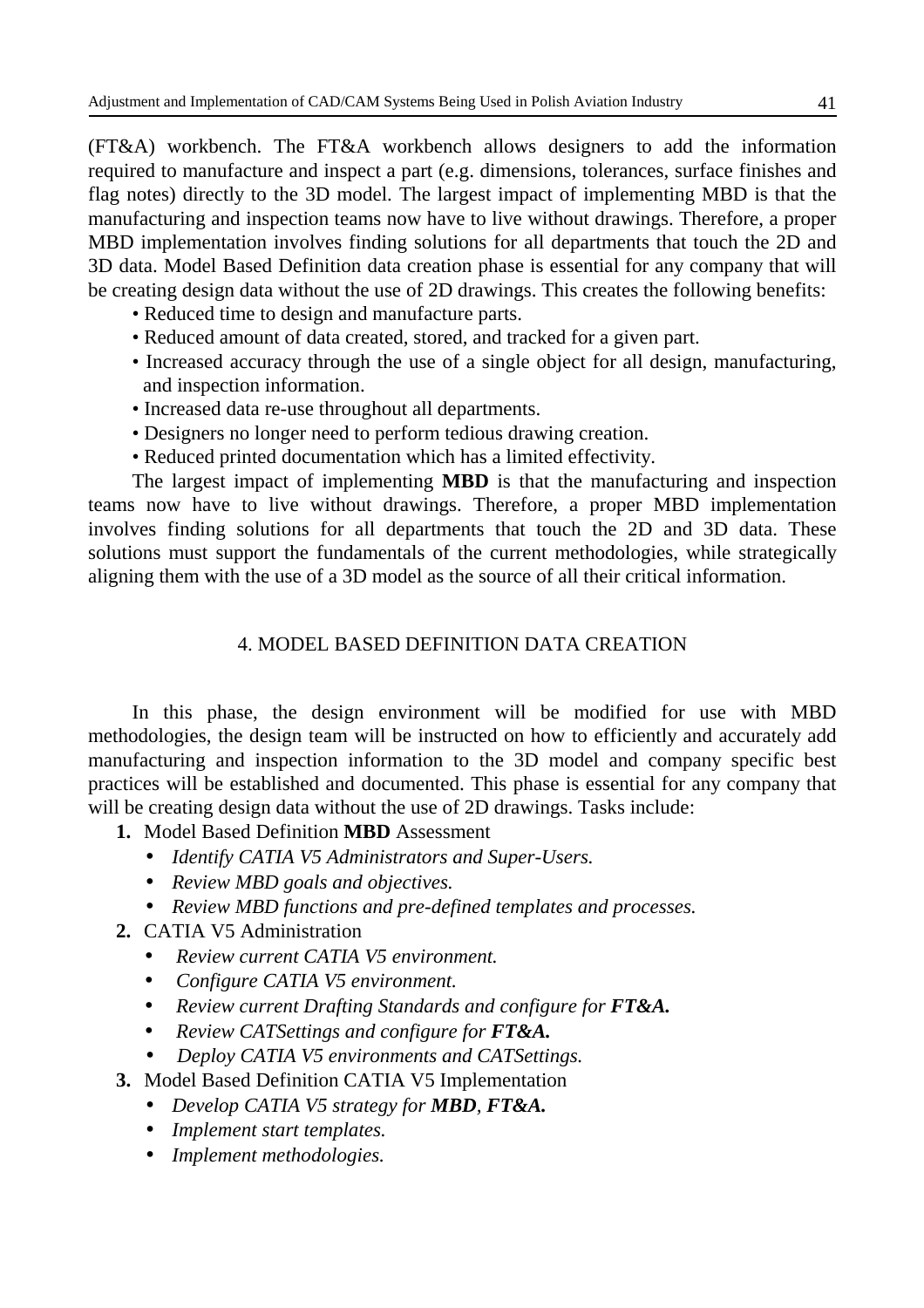- *Test and validate MBD template and methodologies.*
- **4.** CATIA V5 FT&A Best Practice Development Plan On-Site
	- *Review and implement Best Practices on defined methodologies.*
	- *Review and implement methodologies for supply chain, quality control and/or manufacturing.*
	- *Manufacturing.*
- **5.** MBD CATIA V5 Training Session
	- *Attend the CATIA V5 Functional Tolerancing & Annotation (FT&A) Training.*
	- *Up to 10 leaders.*
	- *On-site in customer training facility.*
	- *Provide post training "on the job" suppor.t*

#### 5. QUALITY SYSTEM FOR DIGITAL PRODUCT DEFINITION

Boeing company has introduced D 6-51991 procedure (Quality Assurance Standard for Digital Product Definition at Boeing Suppliers) to define correctness of using computer systems for production and to control the integrity of computer systems. The procedure includes all requirements which should be fulfilled in order to become a qualified Boeing supplier. One of main requirements is also verification and control of the software used – so called **P**roduct **A**cceptance **S**oftware **PAS** [7]. PAS means the introduction of full control of all software used during entire manufacturing process. Numerical model backup copy should be made and stored on another computer. To maintain **DPD** data configuration, controlling production hardware and tools, all media created on the **DPD** data need to include dataset clear name, revisions level and any other additional unique client identification. This requirement is applicable to:

- *Computerized measurement system (CMS.)*
- *CAD /CAM software and datasets.*
- *Data analysis software.*
- *Customer delivered datasets and datasets.*
- *Standard packet of data exchange IGES, STEP.*

**CAM** software and datasets need to have visible revision level and have to be directly related to **DPD** data file, which was used to create derived data (*all data created with or on the basis of source main data*). Software version level and Fig. 4. The model with points clouds after translation

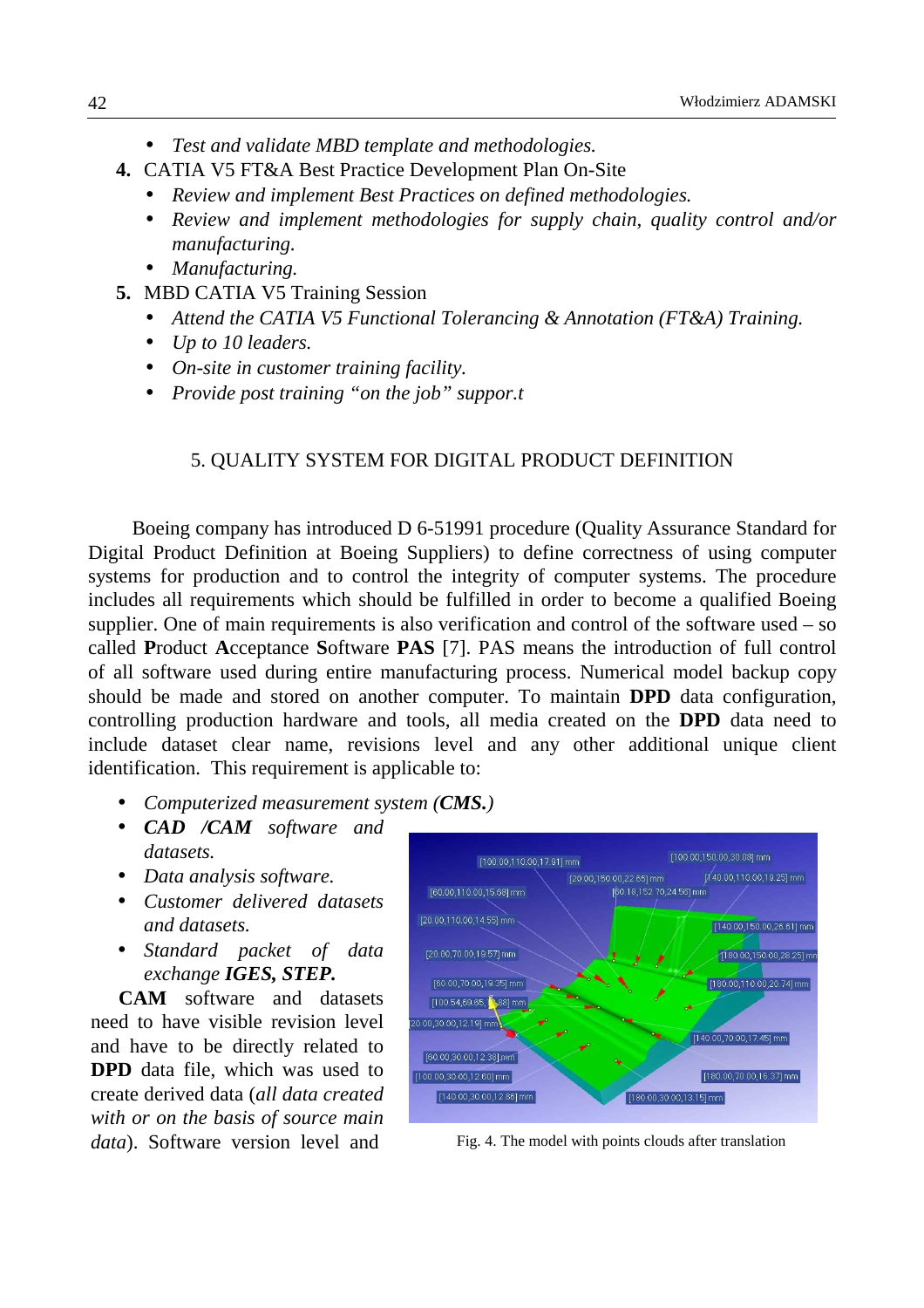**CAM** data need to be included in each report of testing validation for software and datasets. FAI report also needs to contain such information as **CAM** software and datasets, level of revisions used during manufacturing of the part. Any change in **CAM** software or datasets must result in increasing revision level. Before accepting the part, **PAS** software will be validated, no matter who the software supplier is. After verifying **CAM** software and numerical datasets (according to validation *PAS* procedures) and approval from Quality Manager the **CAM** software may be used to part acceptance [7].

Obsolete software versions are removed from user access, the current version master copies are securely stored – password protected and the Supporting programmer is responsible for control over the PAS. This person also must make a backup copy of the accepted PAS and store it in separate location. Procedure during acceptance of new version of software is given below:

- install new version of software as a second,
- open both applications and in both of them open model that contains much information (geometrical, text with developed tree of model structure),
- check that all information shown in the old version is also shown in new version of software,
- check that the drawings of the given part generated with old version and new version of software contain the same information and dimensions, surface shape, etc. not changed,
- when the part is manufactured the dimensions shall be inspected and compared with measurement results of the old revision of software,
- after getting positive results of this analysis the measurement report is signed by CMM operator, engineer, software administrator and network administrator.

There are two methods of reliable verification of data translation or transmission among **CAD/CAM** systems [5]:

### **1. Points clouds**

For defining correctness of translation the following is needed:

- Creating numerical model of surface.
- Overlaying the model with points clouds after translation Fig. 4.
- Translation of the model to the other **CAD/CAM** system.
- Measuring the points and determine their accuracy comparing to the original points.

Fig. 4 presents the results of measurements after points clouds translation.

# **2. Space Analysis DMU CATIA**

To achieve acceptable result when validating conversions of datasets from Catia V5 into in-house systems, a revised process for validating conversion of datasets is needed. Recommendation is to use Catia V5's Spatial Analysis functions to compare converted data (*DMU Space Analysis*), intended to use for final inspection, towards the master model received from Boeing.

• Measuring the points and determine their accuracy comparing to the original points Fig. 4 presents the results of measurements after points clouds translation.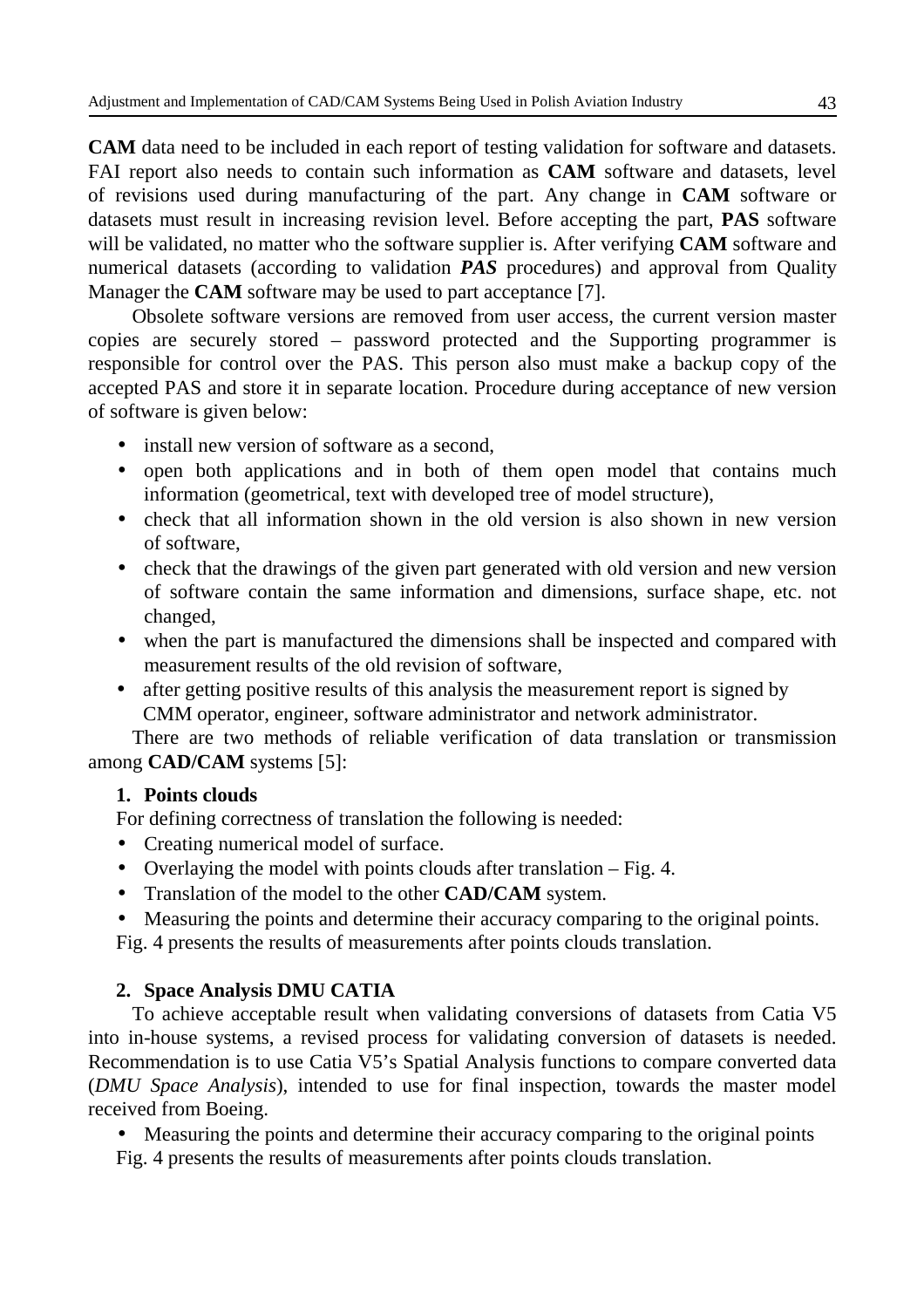

Fig. 5. Examples of real and virtual collisions on CNC machines

#### **3. Space Analysis DMU CATIA**

To achieve acceptable result when validating conversions of datasets from Catia V5 into in-house systems, a revised process for validating conversion of datasets is needed. Recommendation is to use Catia V5's Spatial Analysis functions to compare converted data (*DMU Space Analysis*), intended to use for final inspection, towards the master model received from Boeing.



Fig. 6. The part as a result of virtual machining simulation and the real part made on a CNC machine

**CAD/CAM** systems being used and their electronic data related with numerical part database have their own procedures in quality assurance system. These procedures describe information flow during entire manufacturing process of the part.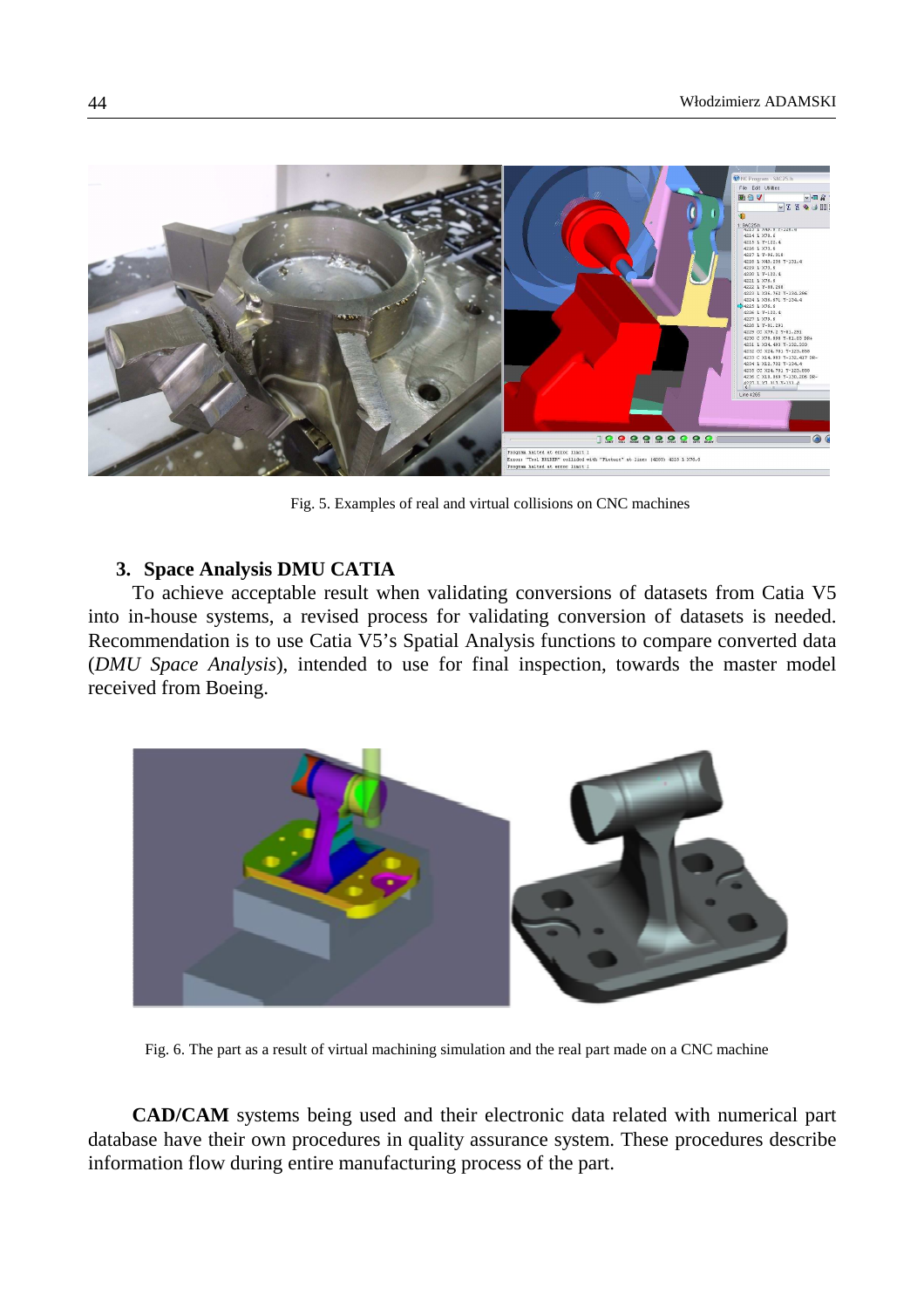Over the years the aviation industry companies have elaborated standards of working with **CAD/CAM** systems. Standards include the following issues:

- Layers arrangement.
- New projects naming and numbering rules.
- Drawings creation rules.
- **3D** models creation rules.
- Rules of creating models of parts machined on CNC machines.
- Notes, comments, tolerances.
- Basic Datum, Local Datum.

What are the basics of modern MBD?

- One file system.
- Contains 3D model geometry.
- Contains GD&T information & other annotations.
	- •Datums.
	- •Dimensions.
	- •Tolerances.
	- •Flag Notes.
	- •Annotations.
		- *Material.*
		- *Surface finishing.*
		- *Weight.*
		- *General Notes.*
		- *Title Block information.*

Layers can be used to assign information to a specific "folder*.*

Filters can be used as graphic settings for which Layer(s) to display[6].

Before starting mass production in aviation industry there is a requirement of manufacturing the first part - **FAI** (**F**irst **A**rticle **I**nspections). FAI part needs special



Fig. 7. How to get first part right [5]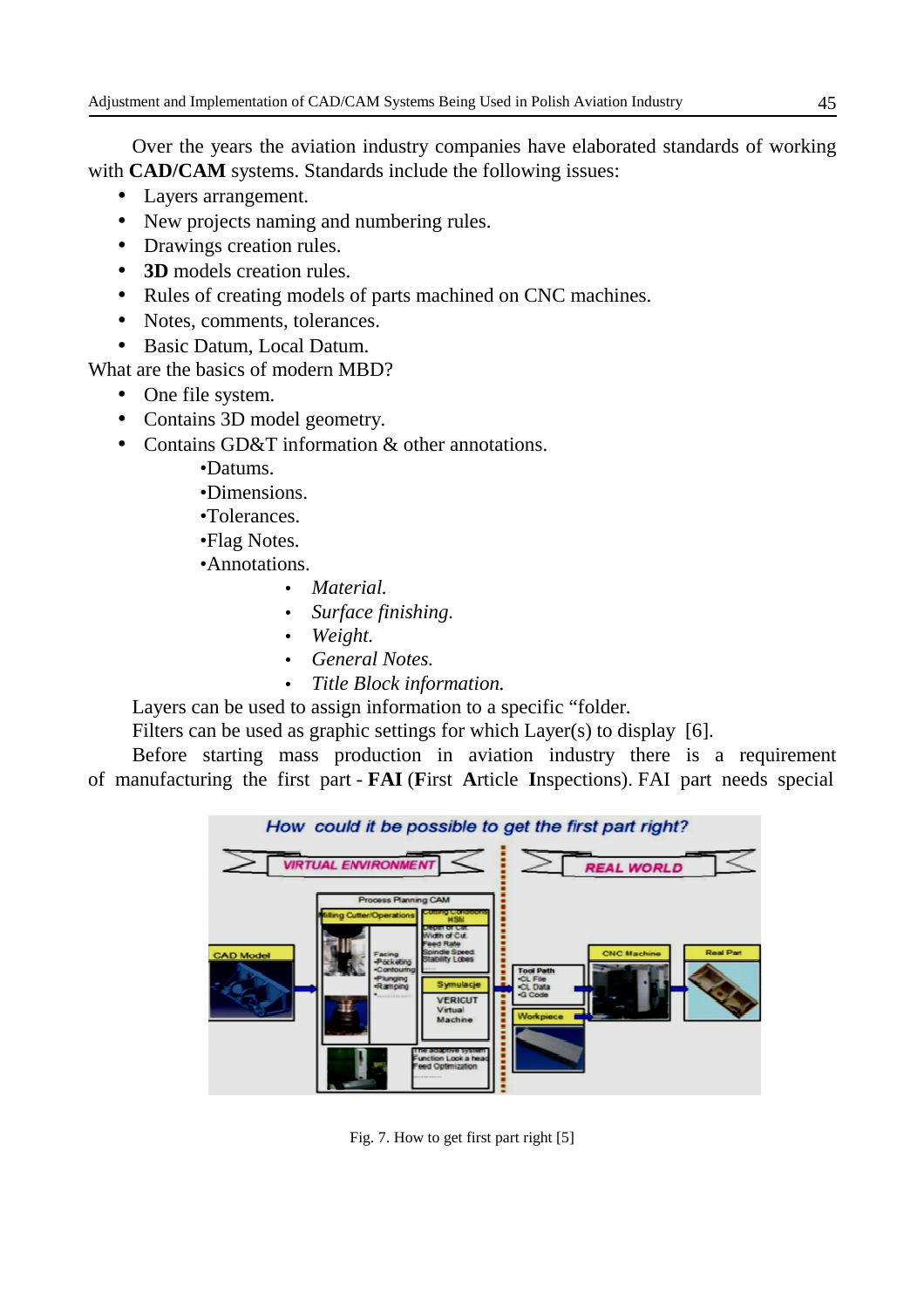control and has to be manufactured strictly according to electronic engineering documentation, with no aberrances. Acceptance of FAI allows to start mass production of the part. FAI inspection consists of four steps:

- Loading **3D** model importing **CAD** model to metrology software (**STEP**, **IGES**).
- Setting using metrology software, setting basis, metrology datum.
- Measuring the measurement of given part features and comparing to the model.
- Reporting presently computer systems generate reports basing on nominal data and **FT&A** or **GD&T** (**G**eometry **D**imensions & **T**olerance).

Today the practical preparation of technical production is made in virtual reality by the use of computer hardware and software (Fig. 7). The following rule may be derived [5]:

**The more work and effort one does to prepare production in virtual reality, the less work and problems exist in real world. Work costs in virtual reality are significantly smaller than costs in real world. The more work is transferred from real world to virtual reality, the more significantly increases the probability of manufacturing good part for the first time.** 

#### 6. CONCLUSIONS

This paper is angled towards providing the Design department of an aviation company with methodologies and tools in order to accelerate their product development lead time by identifying their detained knowledge and applying it from the early phases of the product development process. Nowadays, the most known format of the Authority dataset used in the aviation industry is the one including both the **CAD** model and fully dimensioned **2D** drawing sheets. The future is to use the format which includes the **3D** model and the engineering requirements displayed as text within the **3D** viewing area of the model, as well as the remaining engineering requirements. One of main requirements in aviation industry is also verification and control of the software used – so called **P**roduct **A**cceptance **S**oftware **PAS.** The best method of reliable verification of data translation or transmission among **CAD/CAM** systems is the method known as **Points clouds.** The implementation of the above mentioned principles, consistent with the Boeing requirements presented, carries high cost savings and increase in engineering performances, thanks to the effective support in design, verification and control of the software used in modern aviation manufacturing technologies of  $XXI<sup>st</sup>$  century.

#### ACKNOWLEDGEMENT

*Financial support of Structural Funds in the Operational Programme - Innovative Economy (IE OP) financed from the European Regional Development Fund - Project "Modern material technologies in aerospace industry", Nr POIG.01.01.02-00-015/08-00 is gratefully acknowledged*